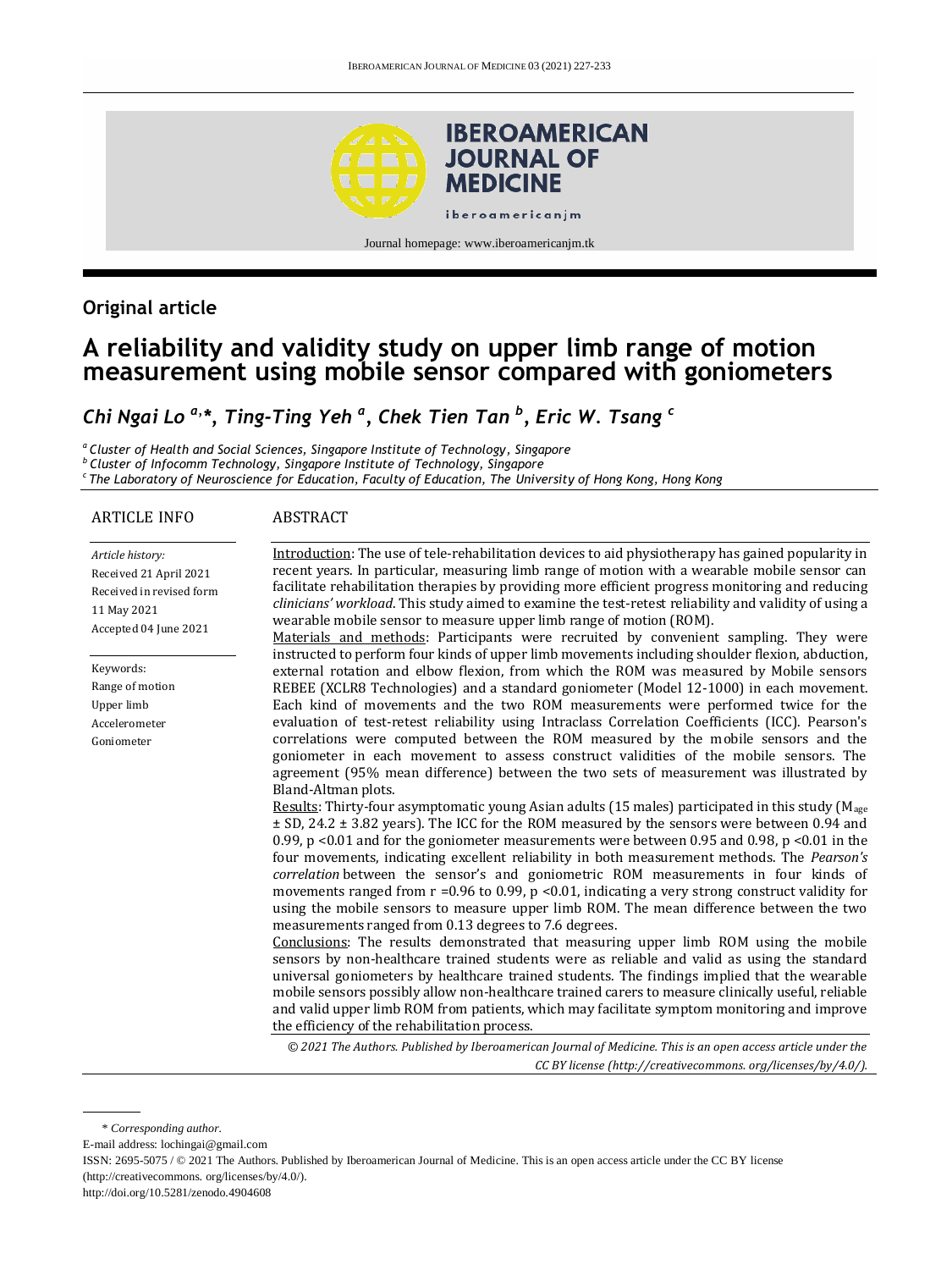## **Estudio de confiabilidad y validez sobre la medición del rango de movimiento de las extremidades superiores utilizando un sensor móvil en comparación con goniómetros**

### INFO. ARTÍCULO

#### RESUMEN

*Historia del artículo:*  Recibido 21 Abril 2021 Recibido en forma revisada 11 Mayo 2021 Aceptado 04 Junio 2021

Palabras clave: Rango de movimiento Miembro superior Acelerómetro Goniómetro

Introducción: El uso de dispositivos de tele-rehabilitación para ayudar a la fisioterapia ha ganado popularidad en los últimos años. En particular, medir el rango de movimiento de las extremidades con un sensor móvil portátil puede facilitar las terapias de rehabilitación al proporcionar una supervisión del progreso más eficiente y reducir la carga de trabajo de los médicos. Este estudio tuvo como objetivo examinar la confiabilidad y la validez test-retest del uso de un sensor móvil portátil para medir el rango de movimiento de las extremidades superiores (ROM).

Materiales y métodos: Los participantes fueron reclutados mediante muestreo conveniente. Se les indicó que realizaran cuatro tipos de movimientos de las extremidades superiores, incluida la flexión del hombro, la abducción, la rotación externa y la flexión del codo, a partir de los cuales se midió el ROM con los sensores móviles REBEE (XCLR8 Technologies) y un goniómetro estándar (Modelo 12-1000) en cada movimiento. . Cada tipo de movimientos y las dos mediciones de ROM se realizaron dos veces para la evaluación de la confiabilidad test-retest utilizando coeficientes de correlación intraclase (ICC). Se calcularon las correlaciones de Pearson entre el ROM medido por los sensores móviles y el goniómetro en cada movimiento para evaluar la validez de constructo de los sensores móviles. La concordancia (diferencia media del 95%) entre los dos conjuntos de medidas se ilustró mediante gráficos de Bland-Altman.

Resultados: Treinta y cuatro adultos jóvenes asiáticos asintomáticos (15 hombres) participaron en este estudio (Mage ± SD, 24,2 ± 3,82 años). El ICC para el ROM medido por los sensores estuvo entre 0.94 y 0.99, p <0.01 y para las mediciones del goniómetro estuvo entre 0.95 y 0.98, p <0.01 en los cuatro movimientos, lo que indica una excelente confiabilidad en ambos métodos de medición. La correlación de Pearson entre el sensor y las mediciones de ROM goniométrica en cuatro tipos de movimientos varió de r = 0,96 a 0,99, p <0,01, lo que indica una validez de constructo muy fuerte para usar los sensores móviles para medir el ROM de las extremidades superiores. La diferencia media entre las dos medidas osciló entre 0,13 grados y 7,6 grados. Conclusiones: Los resultados demostraron que la medición del ROM de las extremidades

superiores mediante sensores móviles por parte de estudiantes no capacitados en salud era tan confiable y válida como el uso de goniómetros universales estándar por estudiantes capacitados en salud. Los hallazgos implicaron que los sensores móviles portátiles posiblemente permitan a los cuidadores no capacitados en atención médica medir el ROM de las extremidades superiores clínicamente útil, confiable y válido de los pacientes, lo que puede facilitar el monitoreo de los síntomas y mejorar la eficiencia del proceso de rehabilitación.

*© 2021 Los Autores. Publicado por Iberoamerican Journal of Medicine. Éste es un artículo en acceso abierto bajo licencia CC BY (http:/[/creativecommons. org/licenses/by/4.0/\)](https://creativecommons.org/licenses/by/4.0/).*

HOW TO CITE THIS ARTICLE: Lo CN, Yeh TT, Tan CT, Tsang EW. A reliability and validity study on upper limb range of motion measurement using mobile sensor compared with goniometers. Iberoam J Med. 2021;3(3):227-233. doi: [10.5281/zenodo.4904608](http://doi.org/10.5281/zenodo.4904608)**.**

## **1. INTRODUCTION**

Clinical measurement of joint range of motion (ROM) has been a fundamental and essential evaluation in various health speciality, predominately physiotherapy. Its history can date back to the 1920-1930s [1]. Up to now, goniometry measurement for ROM is an everyday practice for physiotherapists as well as other healthcare professionals. To advance the ROM measurement, a new approach of using accelerometers and gyroscopes to facilitate ROM measurement has been intensively investigated in the last decade [2, 3].

An accelerometer is a force sensor that senses linear acceleration along with single or multiple directions. The operation principle is based on a mechanical sensing element that includes a proof mass attached to a mechanical suspension system. Following Newton's Second Law of Motion, the inertial force produced by gravity or acceleration causes the proof mass to deflect. This acceleration of the proof mass is quantified electrically [4]. A gyroscope detects angular motion about one or more axes. It operates on the mechanism of sensing an induced Coriolis acceleration on the proof mass causing vibration along a direction orthogonal to the axis about which the rotation is applied [5].

In recent years, there is a noticeably growing trend in the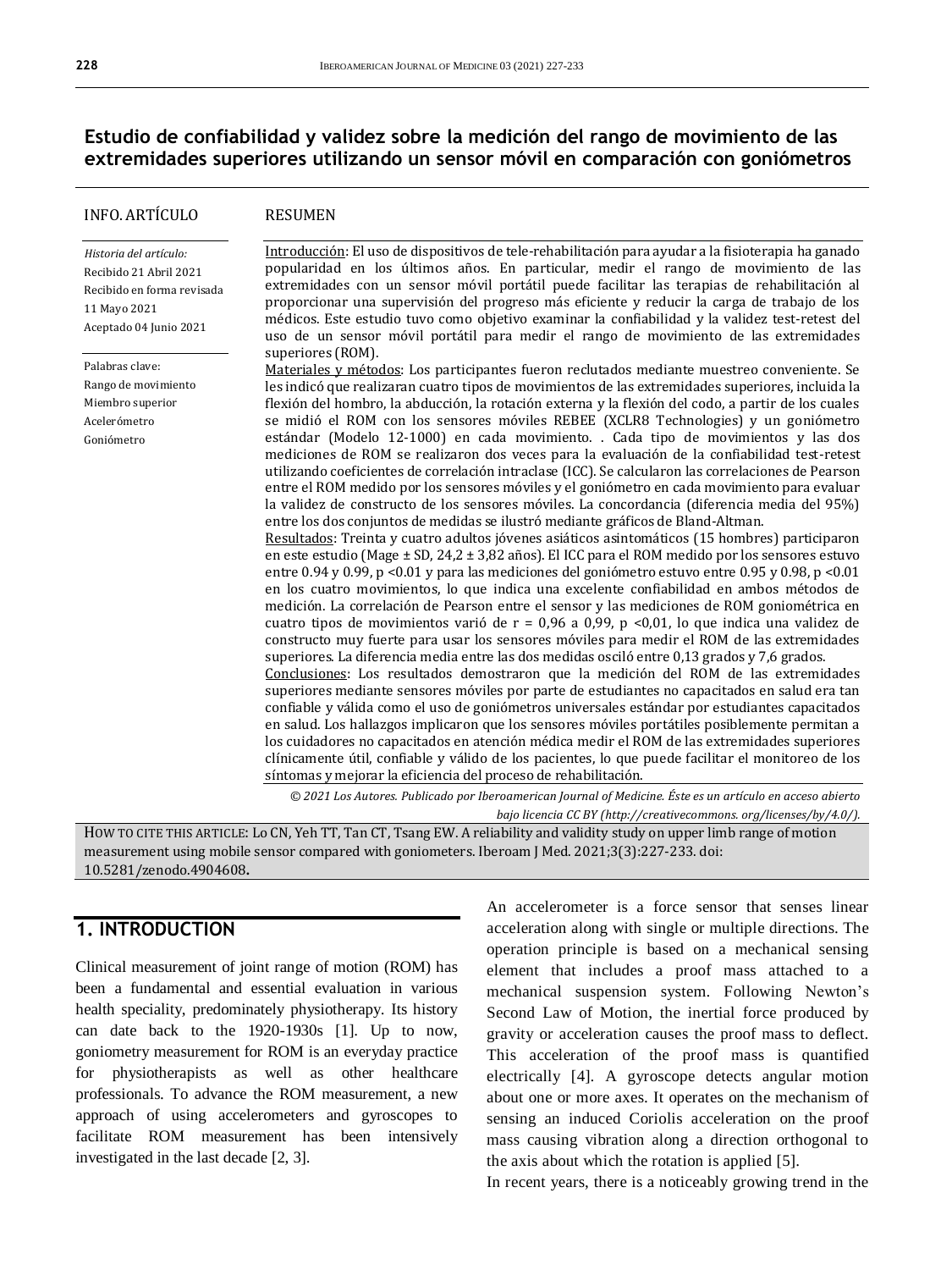use of telerehabilitation. With the use of mobile sensors, patients' physical status can be monitored remotely in the real world and in real-time [6], which increases efficiency and reduces the cost of rehabilitation services. Consequently, a reduction in healthcare disparities can be achieved. As the tele-rehabilitation system becomes more popular, biomedical engineers develop more variety of wearable sensors to facilitate the monitoring of patients' condition. Therefore, it is necessary to test the reliability and validity of the mobile sensors to ensure the accuracy of the measurement.

This study was to test the test-retest reliability of the human upper limb joints ROM measurement using a set of wearable mobile sensors. Also, it was to find out the validity compare with goniometer measurement.

### **2. MATERIALS AND METHODS**

### **2.1. PARTICIPANTS**

The participants for this study were students and staff of the Singapore Institute of Technology (SIT). They were recruited by convenient sampling. The inclusion criteria were healthy males or females aged 18 years old or above, no physical impairments in the upper limbs. Individuals not fulfilling the inclusion criteria were excluded. Ethical approval was issued by the Institutional Review Board of

the SIT (Approval number: 2018008). The study was conducted in Aug 2018 in the practical skill laboratory at the SIT and written informed consent was granted from the participants before the data collection.

### **2.2. INSTRUMENTS**

The mobile sensor used in this study was a wearableREBEE (XCLR8 Technologies) movement detection system, which consists of a 10-axis inertial measurement unit including an accelerometer, a gyroscope and a magnetometer. The specifications of the sensor are as follows: (1) range parameters: Acceleration: 16g/s2; Gyro: 2000 deg/s; Bandwidth 20 Hz. (2) Data format: Quaternion data. (3) Communication parameters: Rate: 9600; Retrieval rate: 20 Hz. Two twelve-inch plastic BASELINE goniometers (Model 12-1000) were used in this experiment to compare the measurements with the sensors.

### **2.3. ACTIONS AND MEASUREMENTS**

Four kinds of shoulder and elbow movements were studied for the measurement of ROM. Table 1 presents the details of these movements studied. These movements covered all the axis of movements in the shoulder and elbow and are functional in daily activities. The testing protocol followed the procedure described in Reese et al., 2016 [7]. The study was conducted at the exercise laboratory at SIT. During the

| Table 1. Testing position of the four actions                 |                                                                                                                                                                                                    |                                                                                                                                                                       |                                                |  |  |  |  |  |  |
|---------------------------------------------------------------|----------------------------------------------------------------------------------------------------------------------------------------------------------------------------------------------------|-----------------------------------------------------------------------------------------------------------------------------------------------------------------------|------------------------------------------------|--|--|--|--|--|--|
| <b>Actions of range of motion</b>                             | <b>Subjects' position</b>                                                                                                                                                                          | Subkects' action                                                                                                                                                      | <b>Sensors position</b>                        |  |  |  |  |  |  |
| <b>Shoulder flexion</b>                                       | The subject was asked<br>to lie flat facing up on<br>an examination plinth.                                                                                                                        | The testing arm rose up<br>actively in the sagittal<br>plane with the thumb of<br>an opened palm<br>pointing forwards.                                                | Upper arm: The level<br>just above the lateral |  |  |  |  |  |  |
| <b>Shoulder abduction</b>                                     | Same position as above.                                                                                                                                                                            | The testing arm rose up<br>actively in the coronal<br>plane with the thumb of<br>an opened palm<br>pointing out.                                                      | epicondyle of humerus.                         |  |  |  |  |  |  |
| <b>Shoulder external rotation</b><br>(in 90 degree abduction) | The subject was asked<br>to lie flat facing up on<br>an examination plinth<br>with the testing arm put<br>in 90 degree shoulder<br>abduction, 90 degree<br>elbow flexion and<br>forearm pronation. | In the testing position,<br>the forearm rose up<br>actively in the sagittal<br>plane with the shoulder<br>abduction, elbow<br>flexion and forearm<br>pronation still. | Wrist: The level on the                        |  |  |  |  |  |  |
| <b>Elbow flexion</b>                                          | The subject was tested<br>in the supine position<br>with the palm of the<br>arm pointing up. A<br>folded towel was placed<br>under the upper arm<br>just above the elbow<br>joint.                 | The subject bent the<br>forearm fully in this<br>position.                                                                                                            | radial styloid process.                        |  |  |  |  |  |  |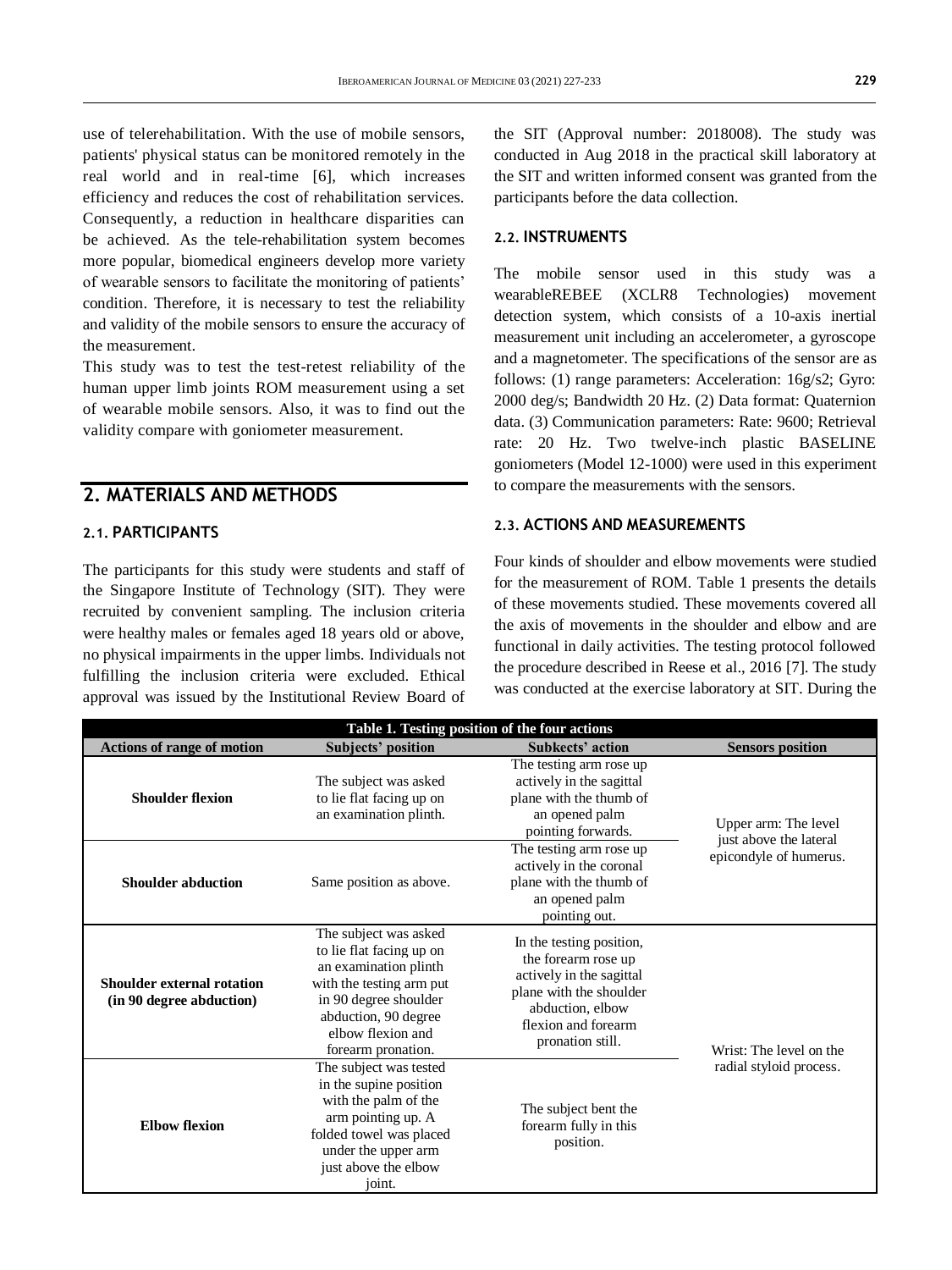data collection, the participants came into the laboratory and registered for the study. The investigators explained to the participants the purpose of the study. Participants who met the inclusion criteria of the study were invited to give their informed consents. The data was collected from participants individually. After recording their demographic information, the participant was randomly assigned to either the left limb or the right limb ROM measurement groups.

The investigators took the participant to the measuring station. The participants were instructed to lie in the supine position on the examination plinth. The sensors were placed in two regions in the upper arm and wrist to measure the joints ROM (Table 1). The two regions were selected because they are the most distal parts of the upper and lower arms with prominent bony landmarks. The sensors were stabilized on the testing limbs with elastic Velcro straps. The setup of the sensors was conducted by the two investigators (Team A) *who have a background in engineering* but were novice in healthcare and ROM knowledge. These two investigators also recorded the degrees of ROM readings from the system. After putting on the sensors, the participants were instructed about the movements as stated in Table 1. The participants were told to perform three to five repetitions of each movement as warm-up before the actual data recording. The participants were also instructed to perform each movement as far as possible and move the testing limb back to the starting position after the investigators took the readings from the sensors and the goniometers. Each of the four movements was repeated twice.

The control ROM measurements with the goniometers were taken by another two investigators (Team B) who were third-year students of a BSc. (Hons) Physiotherapy programme. They were supervised by two instructors who each had over ten years of clinical experience. The two investigators in Team A recorded the readings of the sensors for the angles of each of the four limb movements in degrees while the other two investigators in Team B conducted the goniometric measurements. Both sensors and goniometric measurements were conducted concurrently for each of the four movements studied. Still, all four investigators in both teams recorded the reading separately and were blinded from each other's readings.

### **2.4. STATISTICS**

All data were analyzed with IBM SPSS 23 for Windows (IBM Corp., Armonk, NY, USA). Intraclass correlation coefficients (ICCs) and 95% confidence intervals (CIs) were computed to determine the test-retest reliability of the measurements. Pearson correlation coefficient (r) was calculated from the data between the sensors and goniometers to establish the ICCs and construct validity. Bland-Altman plots were generated to illustrate the 95% mean difference between the two measurements.

## **3. RESULTS**

Thirty-four asymptomatic young Asian adults participated in this study and 15 of them were males. The average age of the participants was  $24.2 \pm 3.82$  (mean  $\pm$  standard deviation) years old. The average height and weight were  $165.9 \pm 8.3$  cm and  $61.2 \pm 13.6$  kg, respectively. Half (N= 17) of participants were tested with their left limb and the other half on the right limb. A total of 544 data points were collected from the sensors and goniometer (34 participants x 4 movements x 2 rep. x 2 measurements). Among these, seven data points were discarded due to technical errors in the measurements with either the sensors or the goniometers. These included 2 data points in elbow flexion, 2 data points in shoulder flexion, 2 data points in shoulder abduction and 1 data point in shoulder external rotation.

The test-retest reliability as indicated by ICC for the ROM measured by the sensors were between 0.94 and 0.99,  $p <$ 0.01; and for the goniometer measurements were between 0.95 and 0.98,  $p < 0.01$  in the four movements (Table 2). The reliability was considered as excellent strength (> 0.90) in both measurements, according to Koo and Li [10]. *Pearson's correlation* between the sensor's ROM and goniometric data in four kinds of movements ranged from r  $= 0.96$  to 0.99, p < 0.01, which explained 92% to 98% of variances indicating the correlation of these two measurements was very strong [11]. The Bland–Altman plots (Figure 1) illustrate that 95% of the differences in ROM measured by the sensors compared with the goniometers were from less than -10 deg to slightly more than 20 deg.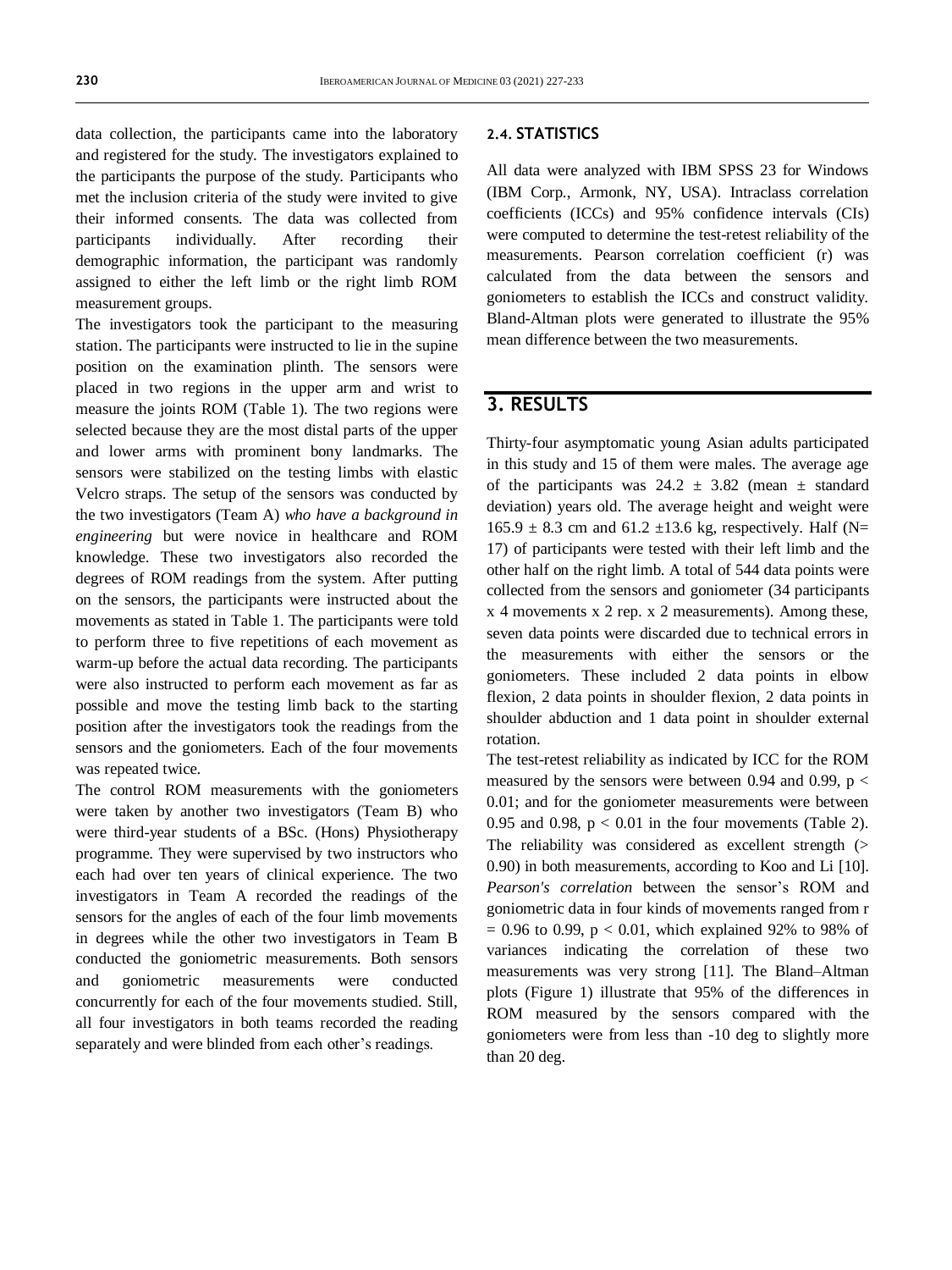| Table 2. Reliability of the sensors and goniometer measurement and correlation |                 |                                  |                  |                                |                        |              |         |  |  |  |
|--------------------------------------------------------------------------------|-----------------|----------------------------------|------------------|--------------------------------|------------------------|--------------|---------|--|--|--|
| <b>Action</b>                                                                  | <b>Sensors</b>  |                                  | Goniometer       |                                | <b>Mean Difference</b> | r            | $R -$   |  |  |  |
|                                                                                | $Mean \pm SD$   | $\text{ICC}_{2.1}$<br>$[95%$ CI] | $Mean \pm SD$    | $\text{ICC}_{2.1}$<br>[95% CI] | $195%$ CI              | value        | squared |  |  |  |
| <b>Shoulder flexion</b><br>$(n = 32)$                                          | $165.8 \pm 7.8$ | $*0.94$<br>$[0.89 - 0.97]$       | $165.9 \pm 9.4$  | $*0.95$<br>$[0.89 - 0.97]$     | $-0.13$ $[-2.2-2.0]$   | $**0.99$     | 0.98    |  |  |  |
| <b>Shoulder</b><br><b>Abduction</b><br>$(n = 33)$                              | $166.3 + 11.5$  | $*0.99$<br>$[0.98 - 0.99]$       | $173.9 \pm 12.7$ | $*0.98$<br>$[0.97 - 0.99]$     | $-7.6$ [ $-10.2-4.9$ ] | $*$ $(0.99)$ | 0.98    |  |  |  |
| Shoulder external<br>rotation<br>(in 90 degree)<br>abduction)<br>$(n = 32)$    | $94.7 \pm 12.7$ | $*0.96$<br>$[0.92 - 0.98]$       | $89.5 \pm 10.9$  | $*0.98$<br>$[0.97 - 0.99]$     | $5.2$ [2.7-7.7]        | $*$ $(0.96)$ | 0.92    |  |  |  |
| <b>Elbow flexion</b><br>$(n=32)$                                               | $145.7 \pm 8.9$ | $*0.98$<br>$[0.95 - 0.99]$       | $142.0 \pm 8.3$  | $*0.96$<br>$[0.92 - 0.98]$     | $3.7$ [1.1-6.4]        | $*$ $(0.98)$ | 0.96    |  |  |  |

*The reference ROM values of shoulder flexion, abduction, external rotation (in 90 deg abduction) and elbow flexion are 170.4, 184.5, 98.6 and 147.3 respectively for healthy individuals in the age group 20-40 years old [8, 9].*

*ICC = Intraclass correlation coefficient.* \*  $ICC_{2,1}$  *with p*<0.01. \*\**r value with p*<0.01



*Figure 1: Bland-Altman plots of results of two measurements in shoulder flexio (A), shoulder abduction (B), shoulder external rotation (C) and elbow flexion (D).*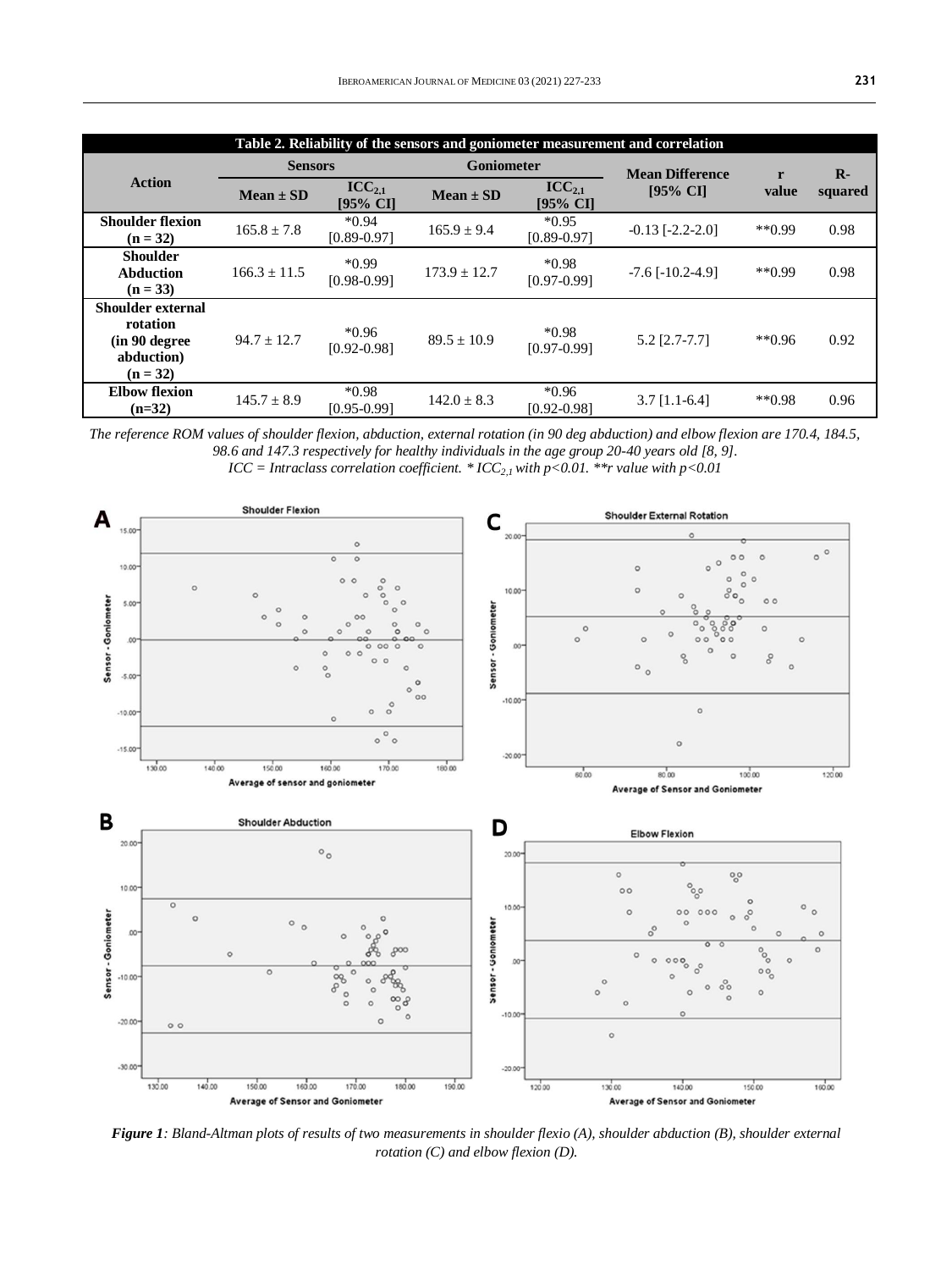### **4. DISCUSSION**

Movement measurements through accelerometers are not a novel idea. Several previous studies had been conducted to test for the accuracy of the measurement devices [12, 13]. In the current study, the specifications of the sensors and the measurement procedures were stated clearly, which allowed future studies to reproduce the procedures in further testing. With the advancement of ROM measurement technology, the findings of this study showed that investigators with no prior training in ROM measurement could use the mobile sensors and achieve highly reliable and valid ROM measurements compared to those of health professionals, which further indicated the practicability of this technology.

Similar to the previous studies of measuring joint angles using electronic sensors [2, 14], the mobile sensors used in this study demonstrated excellent test-retest reliability of upper limb ROM measurements. The measurements of upper limb ROM data between the sensors and goniometers in all four kinds of movements had a very strong correlation, which was especially noteworthy due to our effective blinding process in our measurement procedure. The mean difference between the two measurements and the Bland–Altman plots provide more specific ideas about the correlation. The ROM measurements of the sensors and the goniometer were concurrently but separately recorded by two teams of investigators who were not aware of the other team's readings. In addition, the team A investigators who operated the sensors were not trained in healthcare knowledge and therefore, they had no preconception of the sensor's ROM readings. It was previously proposed that the reliability of goniometry depends on the clinicians' experience [15, 16]. Therefore, our findings implied that novice investigators could operate the sensors properly and performed reliably with valid clinical ROM measurements. The mobile sensor system may allow *non-healthcare trained* family members to record clinically useful measurements for upper limb ROM for symptom monitoring when therapists were not present to tend for the patients.

The average values in all four kinds of ROM were close to the previously established normative ROM values of the shoulder joint from the same age group [8, 9], which provided support for the validity of our ROM data. The mean differences between the two ROM measurements for shoulder flexion and shoulder abduction were 0.13 degrees and 7.6 degrees respectively. The mean difference and 95% CI indicated that there was no statistically significant difference. The ROM of the elbow flexion and shoulder external rotation movements recorded by the sensors were statistically significantly higher than that of the goniometer, as indicated by the mean difference 95% CI (Table 2). Traditionally, goniometry is a gold standard for measuring shoulder ROM [17] but not for elbow ROM. Instead, the gold standard for elbow ROM is radiographic measurement [18]. However, we found that the correlations of the upper limb ROM measurements between the sensor and goniometer in all four kinds of movements were over 0.95 [18], indicating that the measurement of elbow ROM with goniometers is a valid method.

This study did not include lower limbs measurement for a few reasons. First of all, the ROM measurements recorded by the standardized procedures during lower limb movements such as knee flexion or single-leg raises were not as functional. Some clinicians and researchers would prefer taking the ROM of the lower limb in more functional ways, such as standing and walking [2, 19]. Secondly, the sensors were developed for telerehabilitation, for which the patients are supposed to put on the sensors and perform the actions themselves, or with assistance from non-healthcare trained people. Without the supervision of clinicians or researchers, the lower limb ROM measurements using the standard procedures are certainly inaccurate due to many possible measurement pitfalls [19, 20]. The measurement of lower limb ROM with the sensors using the standard procedures would be difficult for non-healthcare trained investigators to perform. Accordingly, the current study focused on establishing the reliability and validity of ROM measurements of the upper limb using the mobile sensors. Convenient sampling is one of the limitations of this study. The current study recruited merely healthy and young

participants; the generalizability of our results to different populations of participants would be limited.

## **5. CONCLUSIONS**

In conclusion, the wearable mobile sensors REBEE were found to be a reliable and valid device for upper limb ROM measurement. This mobile sensor can be a comparable alternative to the goniometers to measure human upper limbs ROM in clinical practice and research.

## **6. CONFLICT OF INTEREST**

The equipment and payment for three physiotherapy student investigators (less SGD 500) of this study were